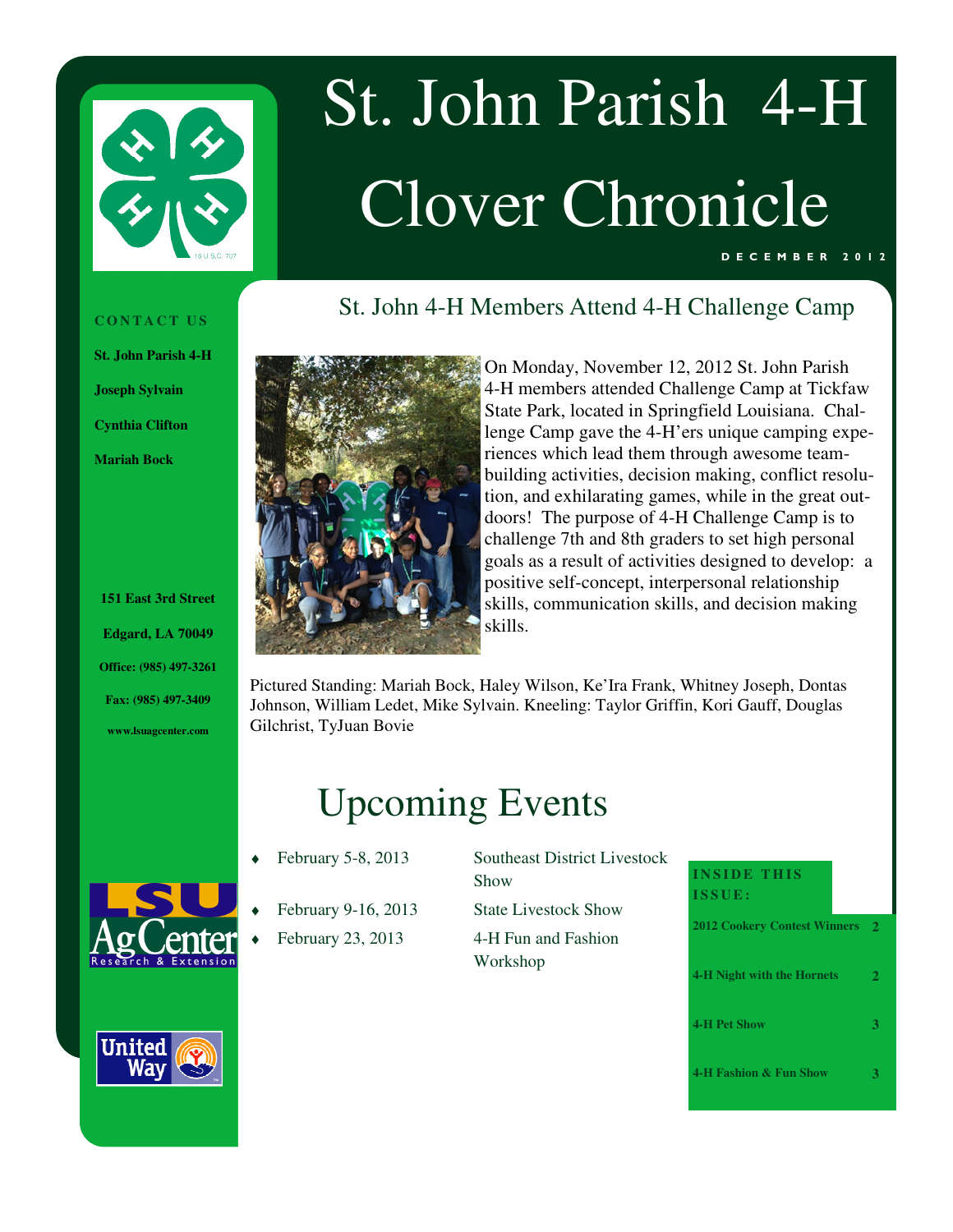## 2012 4-H Cookery Contest Winners

Overall Winner: Aliala Snyder – GM Overall Winner: Laci Barrow-LES Ground Beef/One Dish Meal Seafood/Shrimp  $1<sup>st</sup> Place - Aliala Snvder - GM$  $2<sup>nd</sup> Place - Trenton Hayes - Alternative$  2<sup>nd</sup> Place – Haley Wilson - ECW **Division III - Poultry Seafood/Crawfish** Overall Winner: Dyhn McKinley-JLO1 **Poultry/Chicken** Division IV - Eggs 1<sup>st</sup> Place – Dyhn McKinley-JLO 2 nd Place – Jasmine Brown –Alternative **Eggs/Appetizer and Salads**  $3<sup>rd</sup> Place - Aliala Snyder - GM$ **Division V-Sugar Cookery** Overall Winner: Elise Vicknair – SJA **Ambassador** 1 st Place – Elise Vicknair – SJA **Illustrated Talk on Beef Sugar Cookery/Cookies** 1st Place -Jasmin Brown-Alternative 1 st Place – Laurel Schults – LES 2 nd Place – Jody Duhe – LES 3 rd Place – Majesty Giles – LES

**Division I – Ground Beef Division II Seafood** 

 $1<sup>st</sup> Place - Tatyana Smith-WSIH$ 1<sup>st</sup> Place-Laci Barrow Overall Winner: RonKeya Kelly -LES 1<sup>st</sup> Place RonKeya Kelly-LES  $2<sup>nd</sup> Place - Alexis Anderson-LES$ **Sugar Cookery/Cakes Sugar Cookery/Cakes Overall Winner: Jasmin Brown-Alternative** 

**Participants:** Tatyanna Smith- WSJH, Piera Hunter – LES, Irinesha Bailey – FW, Jalicia Butler-WSJH

## 4-H Night with the Hornets

The LSU AgCenter is pleased to announce that they have teamed up with the New Orleans Hornets again this year. This year will be bigger and better than ever. The 4-H Night with the Hornets basketball game will be **Friday, Jan. 25, 2013** versus the Houston Rockets. The tickets are **\$21.00**. 4-H members will have an opportunity to participate in several on court programs again this year. Any 4-H Members who are interested in attending this event, please make either checks or money orders payable to the St. John Parish 4-H Foundation. The payment must be turned in no later than, **Thursday, Dec. 20, 2012**. **CASH WILL NOT BE ACCEPTED FOR THIS EVENT! Registration form is attached.**